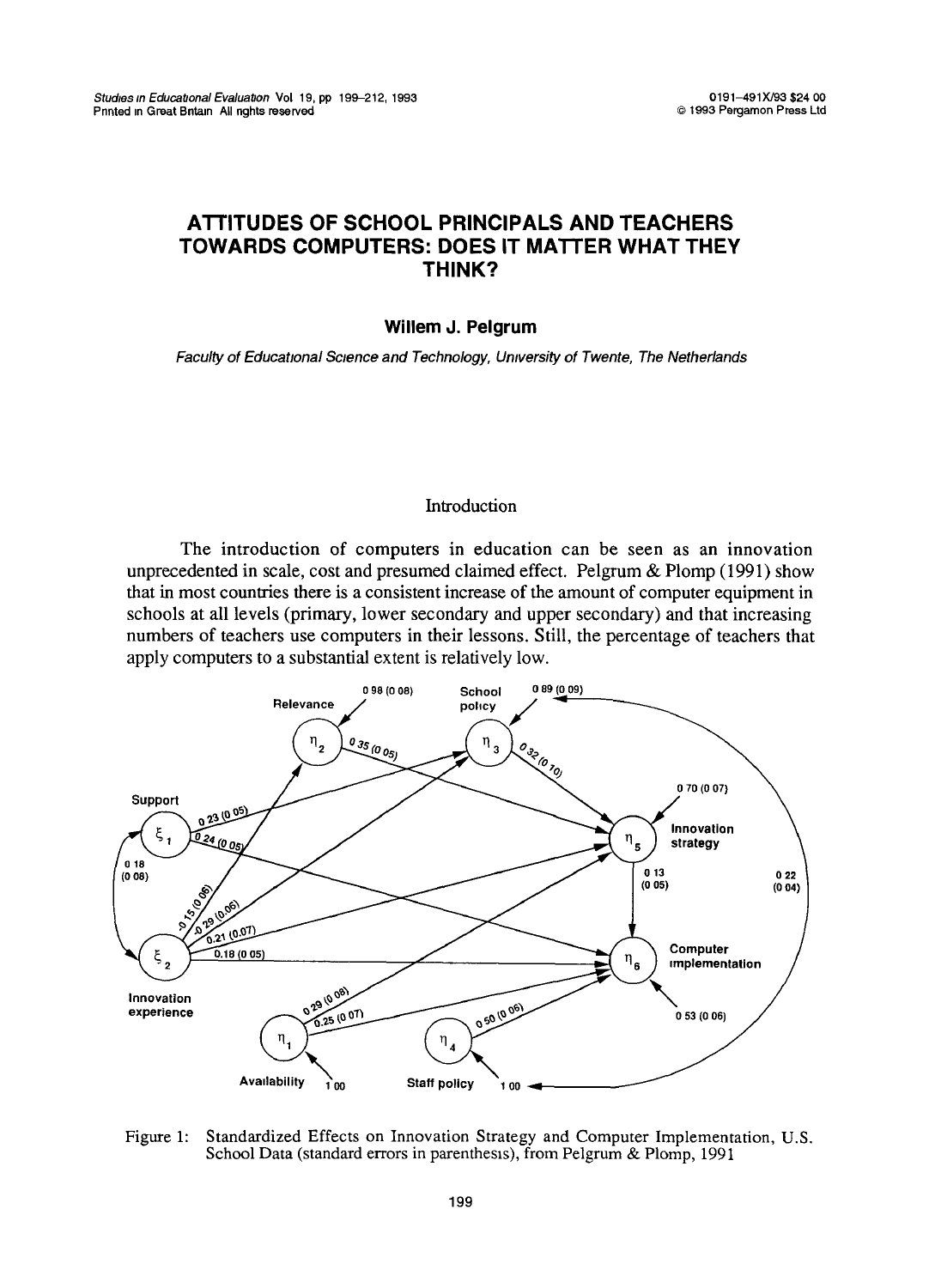#### 200 *W J Pelgrum*

Although in the USA many schools already started to introduce computers in the early 1980s, Becker (1992) estimates that in 1989 "the proportion of exemplary teachers [that is, teachers who integrate computers to a substantial extent, WJP] among all teachers of the studied subjects [mathematics, science and mother tongue, WJP] and grade levels is only 3%". Many potential explanations can be offered for this finding, but it would be unrealistic to search for simple explanations, or as Collis (1988) notes "What we know most clearly about the impact of computers in education is that this impact depends on many other things. We know we are dealing with a network of interconnected variables, where an alteration in any of them can affect the entire system". More insight into this interrelatedness of different factors can be acquired by conducting empirical research. Pelgrum & Plomp (1991) offered some first evidence regarding this issue, based on an international comparative survey of computer use in 22 countries. Figure 1 illustrates that, indeed, many factors play (directly or indirectly) a role in determining the amount of computer implementation in schools in the USA. Figure 1 illustrates, amongst other things, that attitudes of school principals (the factor "Relevance" in the model) play a role in determining to what extent computers are used. It confirms what has been claimed in the literature on educational change, namely that attitudes of participants involved in an educational innovation are important factors in determining to what degree and with what speed change will be effected (Fullan, Miles & Anderson, 1988). A nice citation to illustrate this point is given by Cox, Rhodes, & Hall (1988):

I know there are schools where the headteacher is very computer orientated, so there's leadership from the top, but not here. In hindsight it's obvious that if I were as computer aware we would have made better progress (headteacher).

In this paper we will try to shed some further light on the question how principals and teachers in different countries think about the usefulness of computers, how their opinions covary with indicators of computer use, and how differences in opinions between respondents might be explained. The data used were collected in the lEA Comped study (for details about the design see Pelgrum & Plomp, this issue) in which a number of attitude scales were administered to school principals in schools using computers as well as in non-computer-using schools. Furthermore, these scales were also administered to teachers involved in teaching computer education courses and computer using as well as non-using teachers in mathematics, science and mother tongue. In this paper we will first give a description of the scales and the results for a number of countries participating in the lEA Computers in Education survey. Next, we will present some empirical evidence as to how attitudes of principals and teachers covary with indicators of computer integration.

# Attitude Scales

The attitudes of principals, computer education teachers and teachers in existing subjects (mathematics, science and mother tongue) were measured with a list of respectively 15, 22 and 33 attitude items. The list of items for teachers in existing subjects is the most comprehensive one, and from it subsets that were considered appropriate for the other respondents were selected.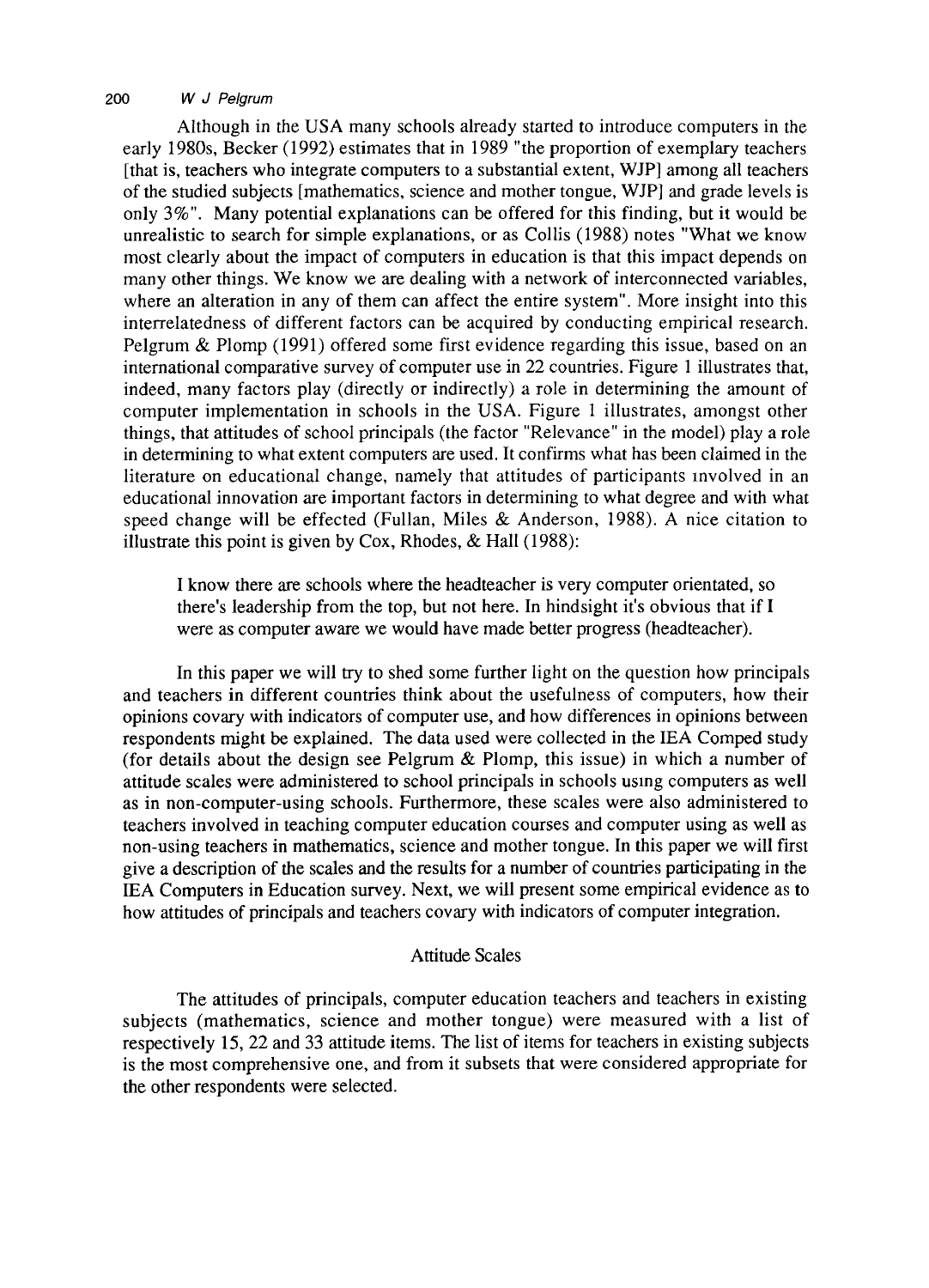Table 1: Content of Attitude Items for Each Category of Respondents

|                        | Scale/Respondents*<br><b>Content Attitude Item</b>                             |
|------------------------|--------------------------------------------------------------------------------|
|                        | EDUCATIONAL IMPACT                                                             |
| P, E                   | Computers are valuable tools for improving the quality of a child's education. |
| P, E, C                | Using computers in class leads to more productivity among students.            |
| P, E, C                | Students are more attentive when computers are used in class.                  |
| P, E, C                | Computers help to teach more effectively.                                      |
| E, C                   | My way of teaching is positively affected when using a computer for teaching.  |
| P, E, C                | Computers in school enhance students' creativity.                              |
| P, E, C                | The achievement of students can be increased when using computers for          |
|                        | teaching.                                                                      |
| E, C                   | A computer is not suited for teaching purposes.                                |
| E, C                   | Using a computer in a classroom makes a subject more interesting.              |
| <b>SOCIAL IMPACT</b>   |                                                                                |
| P, E                   | Working with computers in class distorts the social climate.                   |
| P, E, C                | Computers have become too dominant.                                            |
| P, E                   | Computers harm relations between people.                                       |
| P, E                   | Social contacts are negatively affected by the use of computers.               |
| E                      | Computers reduce humans to numbers.                                            |
| E, C                   | We will lose control over computers one day.                                   |
| <b>TRAINING NEED</b>   |                                                                                |
| P, E, C                | I try to keep informed about technological changes.                            |
| P, E, C                | I would like to take part in a computer course to learn more about computers.  |
| P, E, C                | In-service training courses about computers should be made compulsory.         |
| P, E, C                | I would like to learn more about computers as teaching aids.                   |
| P, E, C                | I don't mind learning about computers.                                         |
| <b>SELF CONFIDENCE</b> |                                                                                |
| E, C                   | Advanced technical equipment has proved difficult for me to get along with.    |
| Е                      | I think I can (or could learn how to) write programs on the computer.          |
| E.C                    | It would take too much time to learn how to use a computer successfully.       |
| Е                      | I am afraid computers are too complicated for me to handle.                    |
| <b>OTHER</b>           |                                                                                |
| E.C                    | I could (can) well do without the aid of a computer in my class.               |
| P, E, C                | I feel uneasy thinking of a future with computers and robots controlling me.   |
| Ε                      | Computers are superfluous.                                                     |
| Е                      | The world would have been better off if computers had never been invented.     |
| E, C                   | Children should begin to use computers at an early age.                        |
| E, C                   | Computers can only be useful in a few subjects.                                |
| E, C                   | The more I would use computers in the class, the less time I would have to     |
|                        | concentrate on the (content of the) curriculum.                                |
| Ε                      | Students should be kept away from computers.                                   |
| Ε                      | Getting familiar with computers is a pure waste of time.                       |

\*:  $P = Principals$ ;  $E = Teachers$  existing subjects;  $C = Computer education$  teachers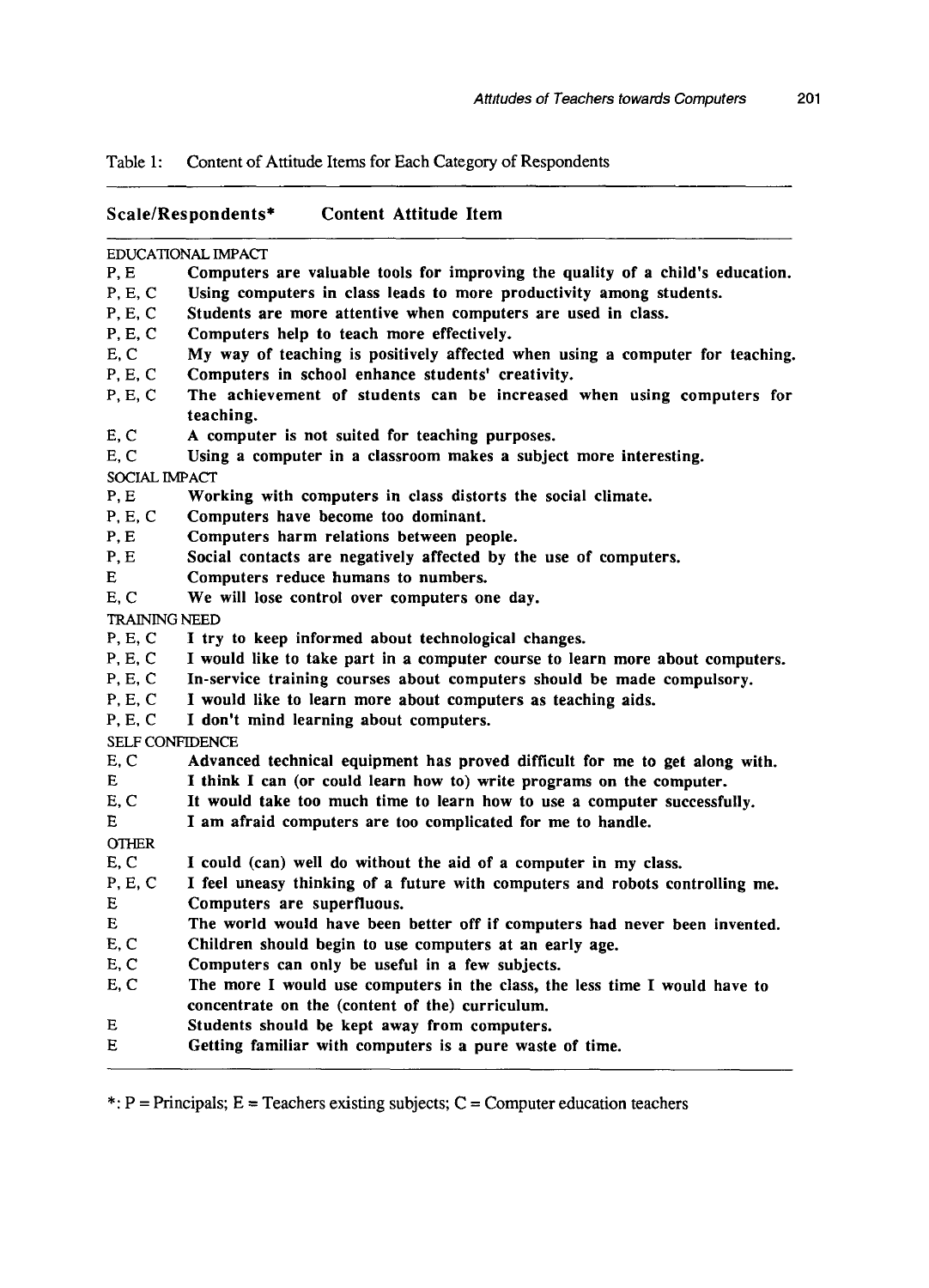### 202 *W J Pelgrum*

In the construction of this list three dimensions were distinguished, namely (1) Perceived Educational Impact, (2) Perceived Social Impact and (3) Training Needs. For teachers there is an additional dimension, namely (4) Self Confidence, that was excluded from the list of attitude items for principals.

The ultimate attitude scales administered in the main run were constructed after pilot testing in England, the Federal Republic of Germany, Greece and the Netherlands. The full list of attitude items is shown in Table 1.

As a first check on the dimensions represented in the data, the attitude data of the three groups of respondents across countries were analyzed with PCA (principal component analysis) after recoding the negatively formulated items to reflect positive statements. Moreover, reliability analyses were conducted within each country for each category of respondents.

The PCA-analyses confirmed the existence of the predefined dimensions, whereas the reliability analyses showed that the reliability coefficients for each scale are quite similar across most countries: the scales Educational Impact and Self Confidence have reliabilities between .80 and 90, Social Impact between .70 and .80, and Training Need is generally the lowest with a reliability between .50 and .70, which is still quite high for a five item scale.

Tables 2 and 3 show the results of the attitude measures taken from principals and teachers, whereby data from systems with less than 50 valid cases in a particular category were dropped. The results in Table 2 show as a general pattern across educational systems a high degree of agreement with the items in each scale. Some remarkable exceptions are constituted by the principals in *elementary schools* in France and the Netherlands (and to a lesser extent in Belgium-French) who are less positive about the educational impact of computers than their colleagues in other countries. Further inspection of the data for the Netherlands showed that this results from the fact that many principals are uncertain about the educational impact of using computers rather than having negative opinions.

In *lower secondary schools* principals from central European countries tend to be less positive about the educational impact of computers than their colleagues elsewhere, whereas for *upper secondary schools* this is the case in the Federal Republic of Germany, the Netherlands and Switzerland. Furthermore one may observe that especially on the scale Social Impact the Japanese principals in upper secondary schools are less positive than their colleagues in other countries.

Table 2 does not show a consistent pattern of differences for all scales and countries between principals of computer-using schools and their colleagues in schools that do not use computers, although there is a trend to the effect that principals from computer-using schools have more positive attitudes than principals from schools not using computers.

Most surprising in Table 2 are the huge differences (quite consistent over populations) between certain systems on the scale Educational Impact: for instance in elementary schools the USA (83) versus the Netherlands (50); in lower secondary schools, the USA, British Columbia, New Zealand (83-100) versus Switzerland (33) and the Netherlands (50).

Table 3 shows that teachers who are using computers are generally quite positive about the educational impact of computer use. This is the case in most educational systems, with the exception of Switzerland where the median scores are quite low. This finding is consistent with the one reported above for principals.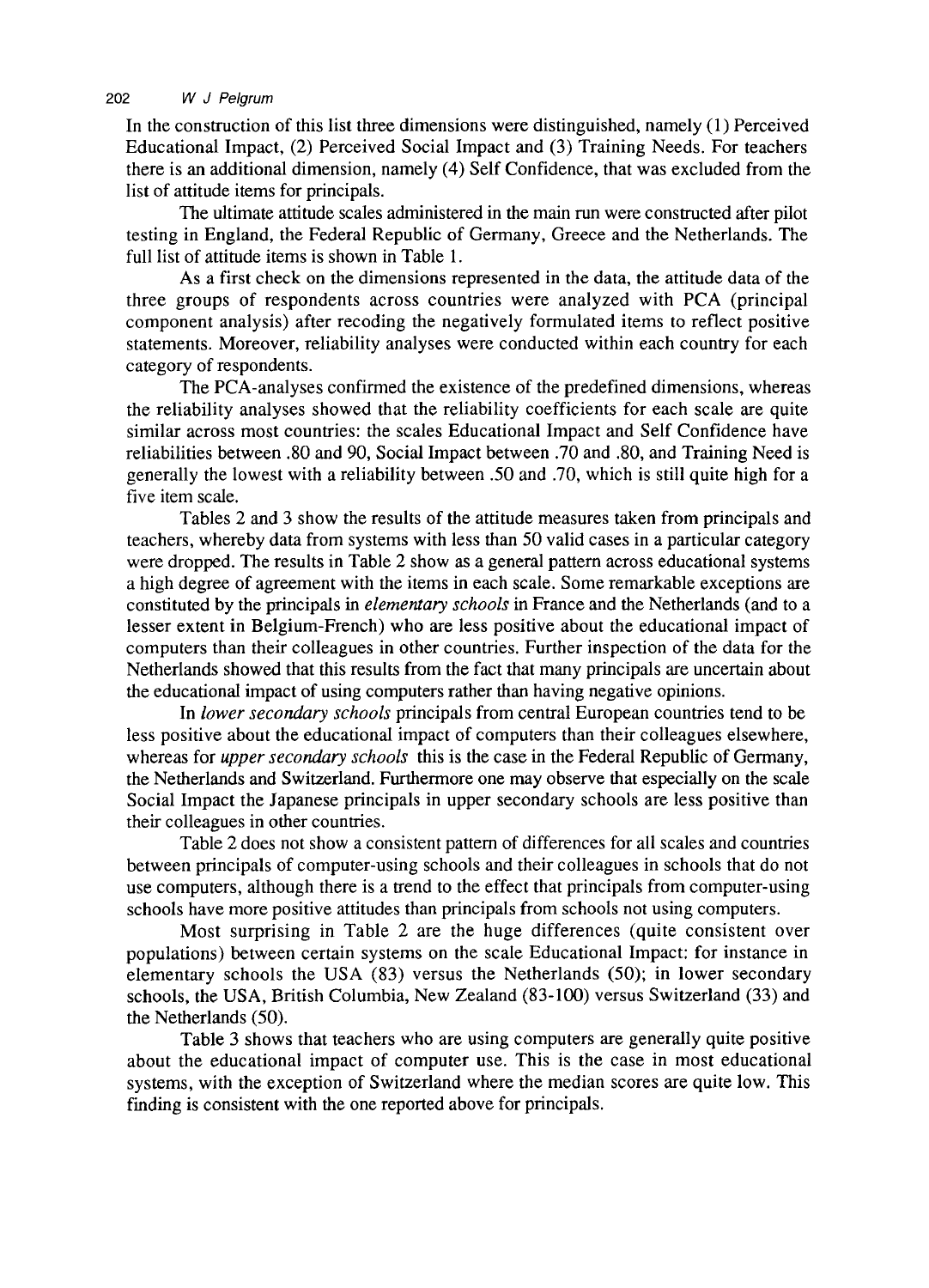Median Percentage of Agreement of Principals per Attitude Scale (From Pelgrum & Plomp, 1991) Median Percentage of Agreement of Principals per Attitude Scale (From Pelgrum & Plomp, 1991) Table 2:

|                                                                                            |                   |                         |                |                         |                                                          |             |                    |                         | Country / Educational System |                |               |                         |                 |             |                |                                      |                         |                  |               |
|--------------------------------------------------------------------------------------------|-------------------|-------------------------|----------------|-------------------------|----------------------------------------------------------|-------------|--------------------|-------------------------|------------------------------|----------------|---------------|-------------------------|-----------------|-------------|----------------|--------------------------------------|-------------------------|------------------|---------------|
| <b>Scales/Levels</b>                                                                       | BFL               | BFR                     | CBC            | EED                     | <b>FRA</b>                                               | FRG GRE     |                    | HUN                     | $\overline{R}$               | <b>ISR</b>     | <b>TPN</b>    | LUX                     | NET NWZ         |             | $P_{01}$       | POR                                  | <b>SLO</b>              | <b>SWI</b>       | USA           |
| Educational impact<br>Non using schools<br>Elementary schools<br>Using schools             |                   | 33 <sub>5</sub>         | $E_{33}$       | $\mathbf{r}=\mathbf{r}$ | $E \approx$                                              |             |                    |                         |                              | 83             | 63            | ٠                       | $\frac{25}{11}$ | <b>63</b>   |                | 83                                   | $\mathbf{I}=\mathbf{I}$ |                  | $E_{\infty}$  |
| Non using schools<br>Using schools<br>Social impact                                        |                   | 50 <sub>5</sub>         | $E_{\text{S}}$ |                         | $E\lesssim$                                              |             |                    |                         | $\blacksquare$               | 55             | 25<br>75      |                         | $\frac{18}{2}$  | 75          |                | 52                                   |                         |                  | $rac{8}{2}$   |
| Non using schools<br>Using schools<br>Training need                                        |                   | $\frac{8}{8}$           | $E_{\infty}$   |                         | $E_{\infty}$                                             | ı.          | t.                 | ٠                       | $\mathbf{I}=\mathbf{I}$      | $rac{8}{2}$    | 28            | $\mathbf{L}$            | 88              | 28          |                | $\overline{\mathbf{g}}$ $\mathbf{g}$ |                         |                  | e S           |
| Lower secondary schools<br>Educational impact<br>Non using schools<br>Using schools        | $\frac{33}{50}$   | $\frac{5}{6}$           | $E \otimes$    | $\mathbf{I}=\mathbf{I}$ | $\frac{1}{6}$                                            | $E \approx$ | <u>జ</u> ≊         | $\mathbf{I}=\mathbf{I}$ |                              |                | 29            | $E$ <sup>2</sup>        | E S             | $rac{1}{8}$ |                | $\frac{83}{2}$                       |                         | 17 <sub>33</sub> | $E_{33}$      |
| Non using schools<br>Using schools<br>Social impact                                        | 75                | $\frac{1}{2}$           | $rac{8}{2}$    | $\sim$                  | $E\overline{z}$                                          | 目目          | ្ស គ               |                         |                              |                | 35            | $\frac{1}{2}$           | $\frac{8}{1}$   | $m \geq 2$  |                | $\frac{25}{25}$                      |                         | 58               | $rac{8}{5}$   |
| Non using schools<br>Using schools<br>Training need                                        | $80\,$<br>80      | $E_{\rm \underline{S}}$ | $E \approx$    | $\blacksquare$          | $rac{8}{5}$                                              | $E \approx$ | $rac{8}{5}$        |                         |                              | 1              | 28            | $rac{8}{10}$            | $E \approx$     | $E \approx$ |                | $\frac{88}{2}$                       |                         | $\frac{8}{8}$    | $E \approx$   |
| Upper secondary schools<br><b>Educational impact</b><br>Non using schools<br>Using schools | Ε<br>50           | 56                      | $E_{\infty}$   | 83                      | 56                                                       | $E_{33}$    | 83<br>$\mathbf{E}$ | $E \n\Omega$            | $rac{88}{100}$               | $E_{33}$       | $\frac{6}{6}$ | $\mathbf{r}=\mathbf{r}$ | 33 <sub>o</sub> | $E \otimes$ | $\frac{33}{2}$ | $\frac{67}{6}$                       | $E_{\rm \underline{S}}$ | $E \mathfrak{B}$ | $E \approx$   |
| Non using schools<br>Using schools<br>Social impact                                        | Ε<br>100          | ロ<br>カ                  | $\frac{8}{2}$  | 75                      | $\frac{25}{25}$                                          | E X         | $\circ$ a          | $\frac{8}{2}$           | <b>SK</b>                    | $\frac{m}{2}$  | <b>គ</b> ន    | Ù.                      | <u>ន្ទន</u>     | π           | 75             | 75                                   | ΞŹ                      | ΞŹ               | $rac{8}{2}$   |
| Non using schools<br>Using schools<br>Training need                                        | E<br>$\mathbf{8}$ | 日 않                     | $E \otimes$    | 28                      | $\frac{8}{10}$                                           | $E \approx$ | $rac{8}{5}$ E      | $E \approx$             | 88                           | $\frac{8}{10}$ | $E \approx$   |                         | ន្ល             | $E \approx$ | 28             | <u>ន្ទ</u>                           | $E_{\rm 2}$             | $E \approx$      | $\frac{8}{1}$ |
| Notes. $-$ = data not collected, $m = n$                                                   |                   |                         |                |                         | nsufficient number of cases (n<50 or missing cases >20%) |             |                    |                         |                              |                |               |                         |                 |             |                |                                      |                         |                  |               |

**Attitudes of Teachers towards Computers**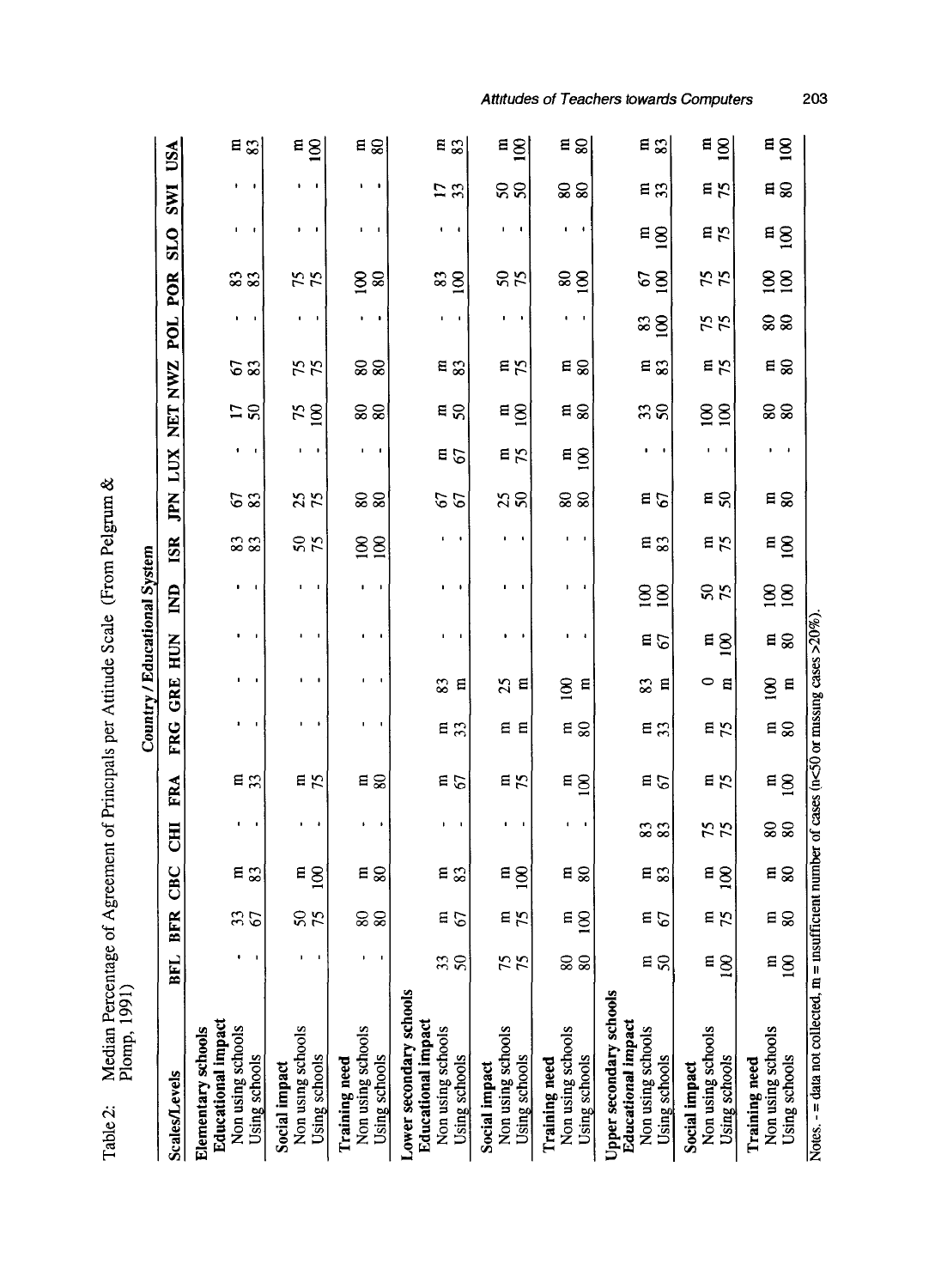|                                                                |                      |                 |                      |                            |              |                 |                             |                                                      | Country / Educational System |                                |                 |                            |                           |                 |                                  |                              |                         |                                 |                 |
|----------------------------------------------------------------|----------------------|-----------------|----------------------|----------------------------|--------------|-----------------|-----------------------------|------------------------------------------------------|------------------------------|--------------------------------|-----------------|----------------------------|---------------------------|-----------------|----------------------------------|------------------------------|-------------------------|---------------------------------|-----------------|
| <b>Scales/Respondents</b>                                      | BFL                  | <b>BFR</b>      | CBC                  | E                          | <b>FRA</b>   | <b>FRG</b>      |                             | <b>GRE HUN</b>                                       | <b>QNI</b>                   | ISR                            | JPN             | LUX                        | NET NWZ POL               |                 |                                  | POR                          | SLO                     | SWI                             | <b>USA</b>      |
| Educational impact<br>Non using teachers<br>Elementary schools |                      | $\frac{33}{67}$ | $E \approx$          |                            | $E \neq$     |                 |                             |                                                      |                              |                                | 35              |                            |                           | 56              |                                  |                              |                         |                                 |                 |
| Using teachers                                                 |                      |                 |                      | $\mathbf{I}=\mathbf{I}$    |              |                 | $\mathbf{f} = -\mathbf{f}$  | $\mathbf{r} = \mathbf{r}$<br>$\mathbf{r}=\mathbf{r}$ | $\mathbf{r} = \mathbf{r}$    | $E \approx$                    |                 | $\mathbf{I}=\mathbf{I}$    | $E \neq$                  |                 | $\mathbf{I}=\mathbf{I}$          | $\mathbf{I}=\mathbf{I}$      | $\mathbf{1}=\mathbf{1}$ |                                 | $4\,\mathrm{g}$ |
| Non using teachers<br>Using teachers<br>Social Impact          |                      | $\frac{58}{25}$ | $E \gg$              | $1 - 1$                    | $E \n\Omega$ |                 | ٠<br>$\ddot{\phantom{1}}$   | ٠                                                    |                              | $\frac{6}{6}$                  | 33              | $\mathbf{r} = -\mathbf{r}$ | $E_{33}$                  | $5\,\mathrm{m}$ | $\mathcal{A}$                    | ٠<br>$\blacksquare$          |                         |                                 | <b>623</b>      |
| Non using teachers<br>Using teachers<br>Training need          |                      | 88              | $E^{\circ}_{\infty}$ | $\mathbf{r}=\mathbf{r}$    | E 2          |                 | ٠                           |                                                      | $\Gamma = -1$                | $E \approx$                    | 88              | $\mathbf{1}=\mathbf{1}$    | $E_{\infty}$              | 28              | $\mathbf{r}$<br>$\mathcal{A}$    | $\mathbf{I}$<br>$\sim$ 1     | $\mathbf{r}=\mathbf{r}$ | $\blacksquare$<br>$\sim$ 1<br>٠ | នន              |
| Non using teachers<br>Using teachers<br>Self confidence        |                      | $\frac{25}{25}$ | $E_{\overline{2}}$   | $\mathbf{a} = \mathbf{a}$  | E S          |                 |                             | $\mathbf{I}$                                         | $\mathbf{I}=\mathbf{I}$      | E S                            | 25              | $\mathbf{r} = \mathbf{r}$  | $\mathbb{E}$ $\mathbb{Z}$ | $\frac{52}{5}$  | ٠<br>$\sim$ 1                    | $\mathbf{I}$<br>$\mathbf{I}$ | ٠<br>$\mathbf{I}$       | ٠<br>$\mathbf{I}$               | 75              |
| Lower secondary schools<br><b>Educational Impact</b>           |                      |                 |                      |                            |              |                 |                             |                                                      |                              |                                |                 |                            |                           |                 |                                  |                              |                         |                                 |                 |
| Non using teachers*<br>Using teachers*<br>Computer teachers    | 63<br>$\overline{c}$ | <b>72 m</b>     | ≅ > ຂ                | $\mathbf{1}=\mathbf{1}$    | E 2E         | នឧ#             | $\bar{S}$ $\geq$ $\epsilon$ |                                                      |                              | $\sim 1-1$                     | ຮສຣ             | $S = E$                    | 32F                       | 8888            | $\sim 1$ , $\sim 1$              | 82E                          | $\mathbf{1}$<br>$\sim$  | ສສຣ                             | 8.88            |
|                                                                | $\Xi$                |                 |                      |                            |              |                 |                             |                                                      |                              |                                |                 |                            |                           |                 |                                  |                              | $\sim$ 1                |                                 |                 |
| Non using teachers*<br>Using teachers<br>Social impact         | $\overline{50}$<br>E | ន្ល ៩           | 67                   | $\mathbf{t} = -\mathbf{t}$ | <b>62</b>    | $\frac{20}{50}$ | $32 \text{ m}$              | $\blacksquare$<br>٠                                  |                              | $\mathbf{I}$<br>$\blacksquare$ | $\frac{33}{67}$ | $35 \, \mathrm{m}$         | <b>ទ</b> ជ                | $\frac{83}{83}$ | $\mathbf{E} = \mathbf{E}$        | <b>ទ</b> ៩                   | $\mathbf{I}=\mathbf{I}$ | 53                              | 53              |
| Computer teachers<br>Training need                             | $\frac{80}{28}$      |                 |                      |                            |              |                 |                             |                                                      |                              |                                |                 |                            |                           |                 | ×.                               |                              | ٠                       |                                 |                 |
| Non using teachers<br>Using teachers                           | $\Xi$                | $88$ E          | $E \approx S$        | $1 - 1$                    | ឨៜៜ          | ខនន             | 88 F                        |                                                      |                              | $\blacksquare$<br>J.           | នទន             | នន ¤                       | ននន                       | ននន             | $\blacksquare$<br>$\blacksquare$ | នន ៩                         | $\blacksquare$<br>ı.    | ននន                             | 888             |
| Non using teachers*<br>Self confidence<br>Using teachers       | $50\,$<br>E          | ្ល ៩            | 75                   | $\mathbf{I}=\mathbf{I}$    | 75           | $\frac{18}{5}$  |                             |                                                      | $\mathcal{L}_{\mathcal{A}}$  | $\mathbf{r} = \mathbf{a}$      | $\frac{25}{50}$ | 75<br>17                   | バロ                        | 75<br>75        | $\mathbf{I}=\mathbf{I}$          | $\frac{m}{2}$                | $\mathbf{r}=\mathbf{t}$ | 75                              | 75<br>75        |
|                                                                |                      |                 |                      |                            |              |                 |                             |                                                      |                              |                                |                 |                            |                           |                 |                                  |                              | Continued on next page  |                                 |                 |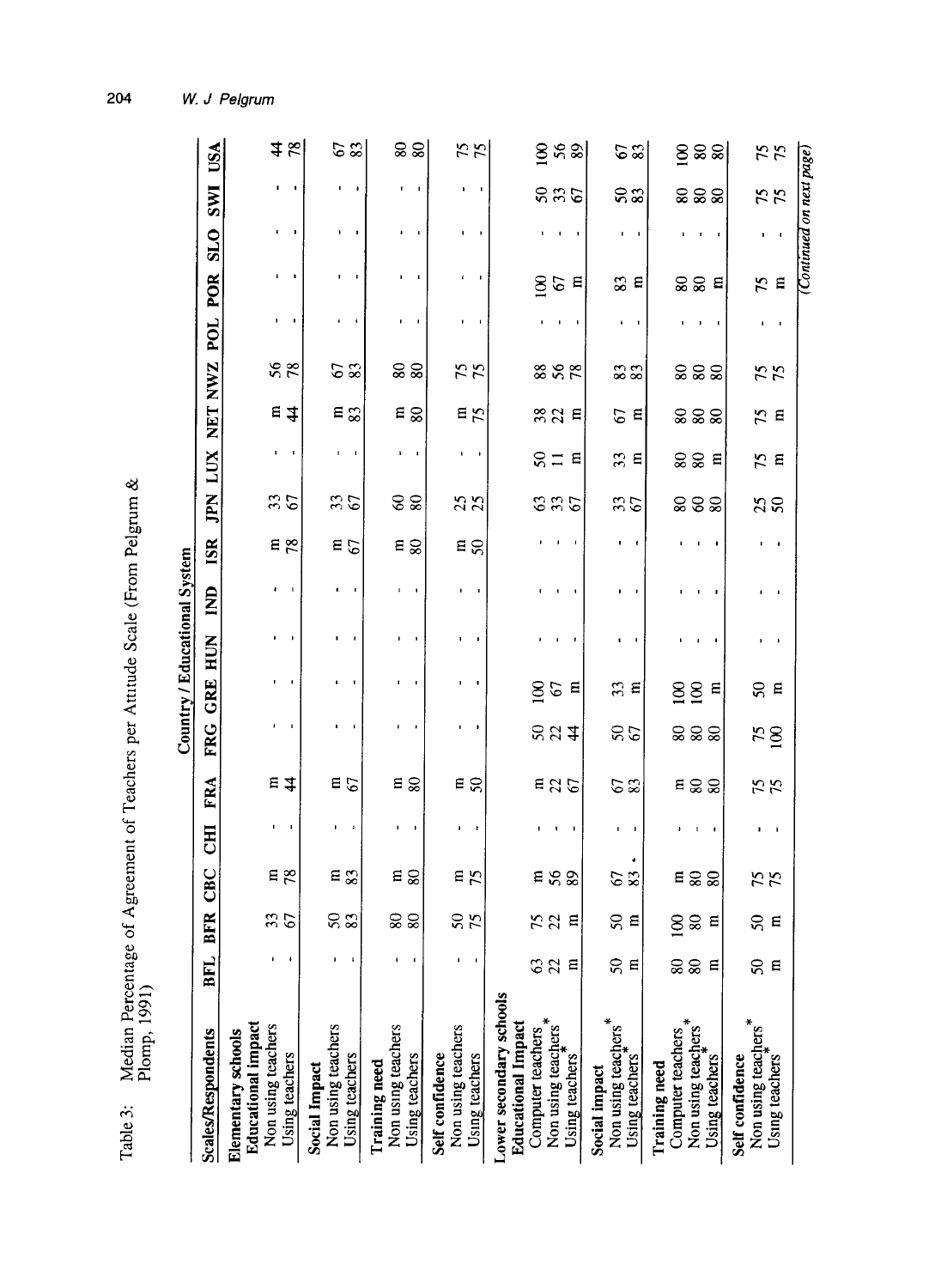| 4                                              |
|------------------------------------------------|
|                                                |
|                                                |
|                                                |
| į<br>֠                                         |
| ı                                              |
| ١<br>j                                         |
|                                                |
|                                                |
|                                                |
| ֦֚֚֬֝֕֝֬֝֬֝֬֝֬֝֬֝֬֝֬֝֓֬֝֬֝֬֝֬֝֬֝֬֝֬֝֬֝֓֬֝֬֝֬֝֬ |
|                                                |
| $\vdots$<br>ļ<br>I                             |

|                                                          |           |               |            |     |                                                          |              |             |                 | Country / Educational System |            |                 |                                                                         |                |            |               |             |               |              |
|----------------------------------------------------------|-----------|---------------|------------|-----|----------------------------------------------------------|--------------|-------------|-----------------|------------------------------|------------|-----------------|-------------------------------------------------------------------------|----------------|------------|---------------|-------------|---------------|--------------|
| <b>Scales/Respondents</b>                                | BFL       | BFR           | <b>CBC</b> | CНI | <b>FRA</b>                                               | <b>FRG</b>   | GRE         | HUN             | $\mathbf{\hat{z}}$           | <b>ISR</b> |                 | JPN NET NWZ POL POR SLO                                                 |                |            |               |             | SWI           | USA          |
| Upper secondary schools<br>Educational impact            |           |               |            |     |                                                          |              |             |                 |                              |            |                 |                                                                         |                |            |               |             |               |              |
| Computer teachers                                        |           |               |            | 88  |                                                          |              |             |                 |                              |            |                 |                                                                         |                |            | $\frac{2}{8}$ |             |               |              |
| Non using teachers                                       | <b>32</b> | $\frac{2}{3}$ | 852        |     | ននទ                                                      | នន#          | gge e       | $88$ 4 $89$     | 888                          | 56         | ೦೫೦             | ∈ ឌ ∈                                                                   | %34            | <b>252</b> |               | $E \approx$ | នន#           | <u>ទ</u> នេះ |
| Uusing teachers'                                         | 67        | Е             |            | 目目  |                                                          |              |             |                 |                              | ᄐ          |                 |                                                                         |                |            | 톱             | E           |               |              |
| Non using teacher<br>Social impact                       | 67        | S             | 83         | Е   |                                                          |              | 33          | 83              |                              | 2          | 33 <sub>o</sub> | 83                                                                      | 63<br>83       | 67<br>67   | 2             | 33          | $\frac{2}{5}$ | 2            |
| Jsing teachers                                           | 83        | Е             | 67         | 둅   | 63<br>83                                                 | 63           | Е           | $\mathbf{8}$    | 29                           | Е          |                 | Е                                                                       |                |            | Е             | 日           |               | 83           |
| Computer teachers<br>Training need                       |           |               |            | 80  | 8                                                        |              |             |                 |                              |            |                 |                                                                         |                |            |               |             |               |              |
| Non using teacher                                        | ន្ល       | ន្ល           | ននន        | 日   |                                                          | ននន          | <u>ន្ទន</u> | នទន             | 888                          | <u>ទ្ធ</u> | នខន             | ឨៜ                                                                      | ននន            | ននន        | ន្ល           | $E \approx$ | ននន           | <u>ទី ឌន</u> |
| Jsing teachers                                           | æ         | Е             |            | 日   | 88                                                       |              | Е           |                 |                              | ᄐ          |                 | Ε                                                                       |                |            | Е             | Е           |               |              |
| Non using teacher<br>Self confidence                     | 75        | 75            | 75         | Ε   |                                                          | 52           |             |                 |                              | 51         |                 | 51                                                                      |                |            | 51            | 51          |               |              |
| Jsing teachers                                           | g         | 톱             | 8          | 톱   | <b>ST</b>                                                | $\mathbf{8}$ | ន្ត ∈       | $\frac{50}{50}$ | $\frac{25}{25}$              | 目          | $\frac{25}{50}$ | ᄐ                                                                       | $\frac{18}{5}$ | នន         | Е             | Е           | 75            | <u>یع</u>    |
| Notes. $-$ = data not collected, $m$ = $m$<br>computers. |           |               |            |     | sufficient number of cases (n<50 or missing cases >20%), |              |             |                 |                              |            |                 | =(non)using teachers are teachers of existing subjects who do (not) use |                |            |               |             |               |              |

205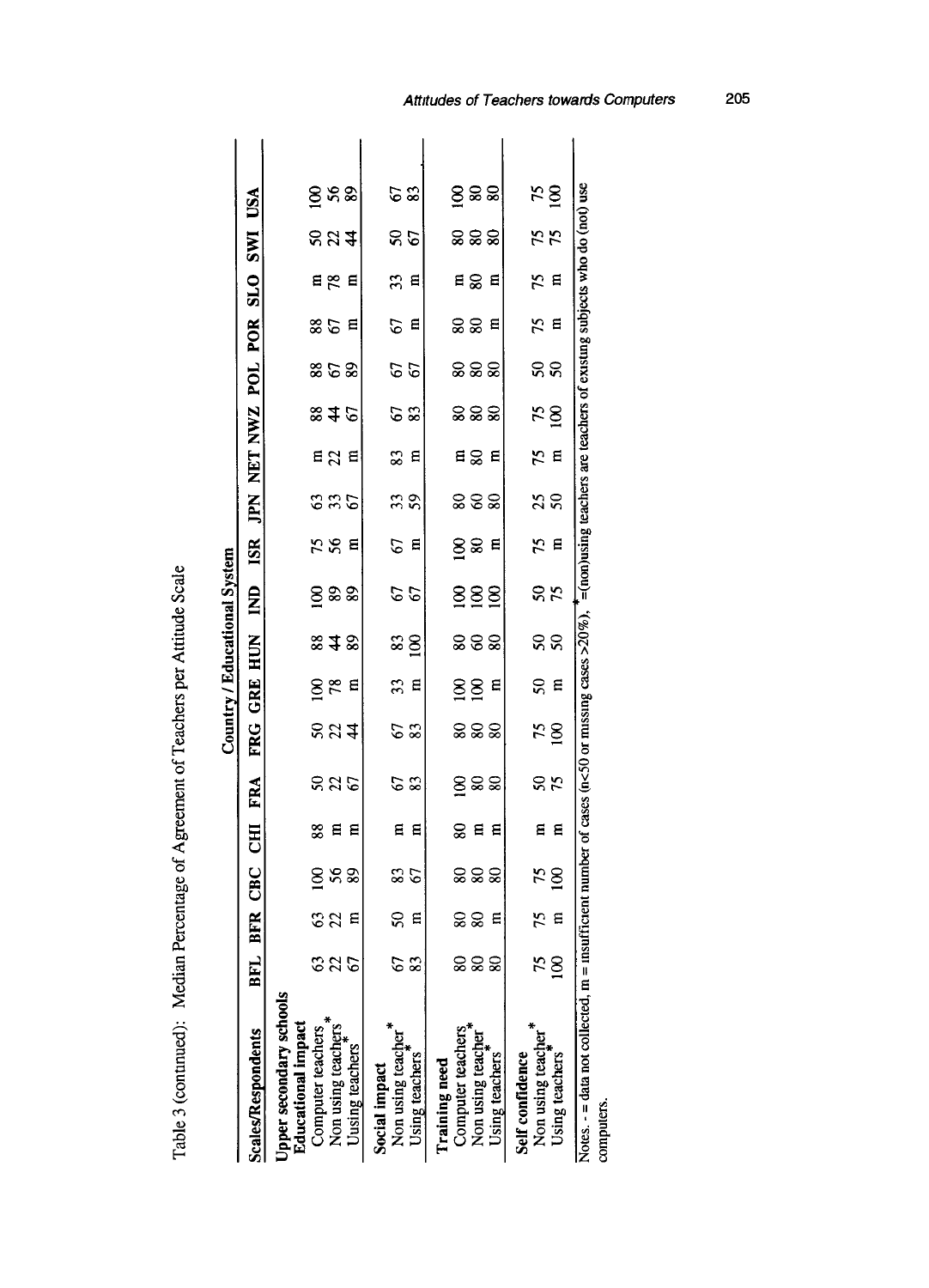### *206 W J Pelgrum*

In contrast with the findings reported for principals, the teachers that are not using computers score much lower than their computer-using colleagues.

In most educational systems the teachers who use computers are quite positive about the social impact of computers in the sense that they generally disagree with negative statements related to this issue. Teachers not using computers are less positive with respect to this issue except for lower secondary schools in New Zealand where the scores are almost the same. The agreement with the items in the subscale Training is very high for using as well as non-using teachers, and also for computer education teachers showing on the one hand that in most systems even the non-computer-using teachers are very interested in learning about computers, but, on the other hand, that computer-using teachers, too, apparently consider themselves as not yet sufficiently trained.

In contrast with this finding it seems from Table 3 that teachers of existing subjects who use computers feel reasonably confident about their capacity of working with computers, while in quite a number of systems their non-using colleagues tend to feel less confident.

# Do Attitudes Make a Difference?

In Tables 2 and 3 it was shown that attitudes of respondents are quite different, within as well as between countries. In this section we will zoom in on the scale Educational Impact and restrict ourselves to lower secondary schools in order to analyze in greater depth how the results may be interpreted.

One may expect that respondents who are very positive about the educational impact of computers will behave differently in terms of how they use computers than respondents which have negative attitudes. Although Figure 1 already illustrated that attitudes of principals make a difference in terms of their relation with what happens in the school regarding computer use, it is interesting to explore these attitudes in some more detail.

Therefore, in this section, we will highlight the following questions:

- 1. Are attitudes of principals and teachers related to each other?
- 2. Do attitudes of school principals covary with what happens in the school?
- 3. Do teachers with positive attitudes integrate computers more than their less positive colleagues?

# Relation between Attitudes of Principals and Teachers

As the literature on educational change suggests, one may expect that principals with very positive attitudes may induce positive attitudes in their teaching staff. This hypothesis seems to be confirmed by the graph in Figure 2, which shows that for the total sample an increase in principal attitudes tends to be associated with an increase in teacher attitudes.

One problem in interpreting Figure 2 is whether the graph simply reflects covariation caused by some other variable or whether a causal link may be hypothesized that there is. One way to study the plausibility of a causal link between these two variables is by trying to find evidence for the existence of a plausible mechanism by which attitudes of principals may influence those of teachers.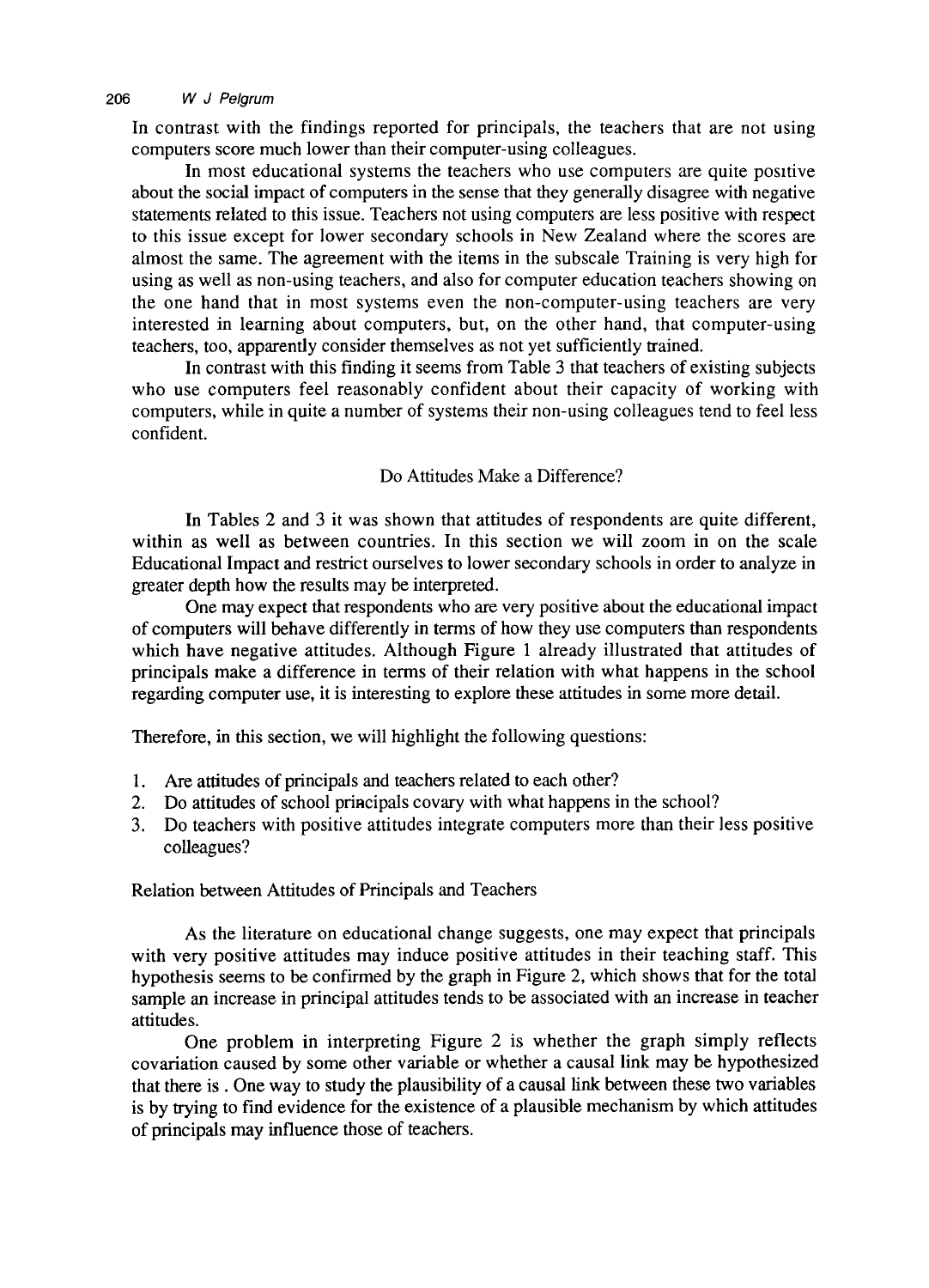207



Figure 2: Educational Impact Attitudes of Teachers Broken Down by Educational Impact Scores of School Principals (+: 95% confidence interval)

If for instance we can demonstrate that principals with positive attitudes give more support to their teachers than principals with negative attitudes the tenability of assuming a causal link increases. Figure 3 shows the principal attitudes broken down by frequency of stimulation of computer use by school authorities. Figure 3 shows that school principals with positive attitudes towards the educational impact of computers report a higher frequency of stimulation of computer use by school authorities than principals with a less positive attitude. This finding may be interpreted as giving some support to the hypothesis that there is a causal relation between principal attitudes and teacher attitudes.

### Attitudes of School Principals and Integration

As pointed out elsewhere (Anderson & Collis, this issue), there are several perspectives or models regarding the goals of computer use. A main distinction is between learning about computers (sometimes called the technical model) and learning with computers (sometimes referred to as the integration model or the functionality perspective). The evolution of these models can be seen as a typical product of the 1980s. In the early 1980s computer hardware and software characteristics were such that "..one often had to write a program in Basic, Fortran or Pascal to accomplish a computer related task" (Anderson & Collis, this issue). Later, the concern for integration grew and in the early 1990s one of the main questions is how integration might be promoted.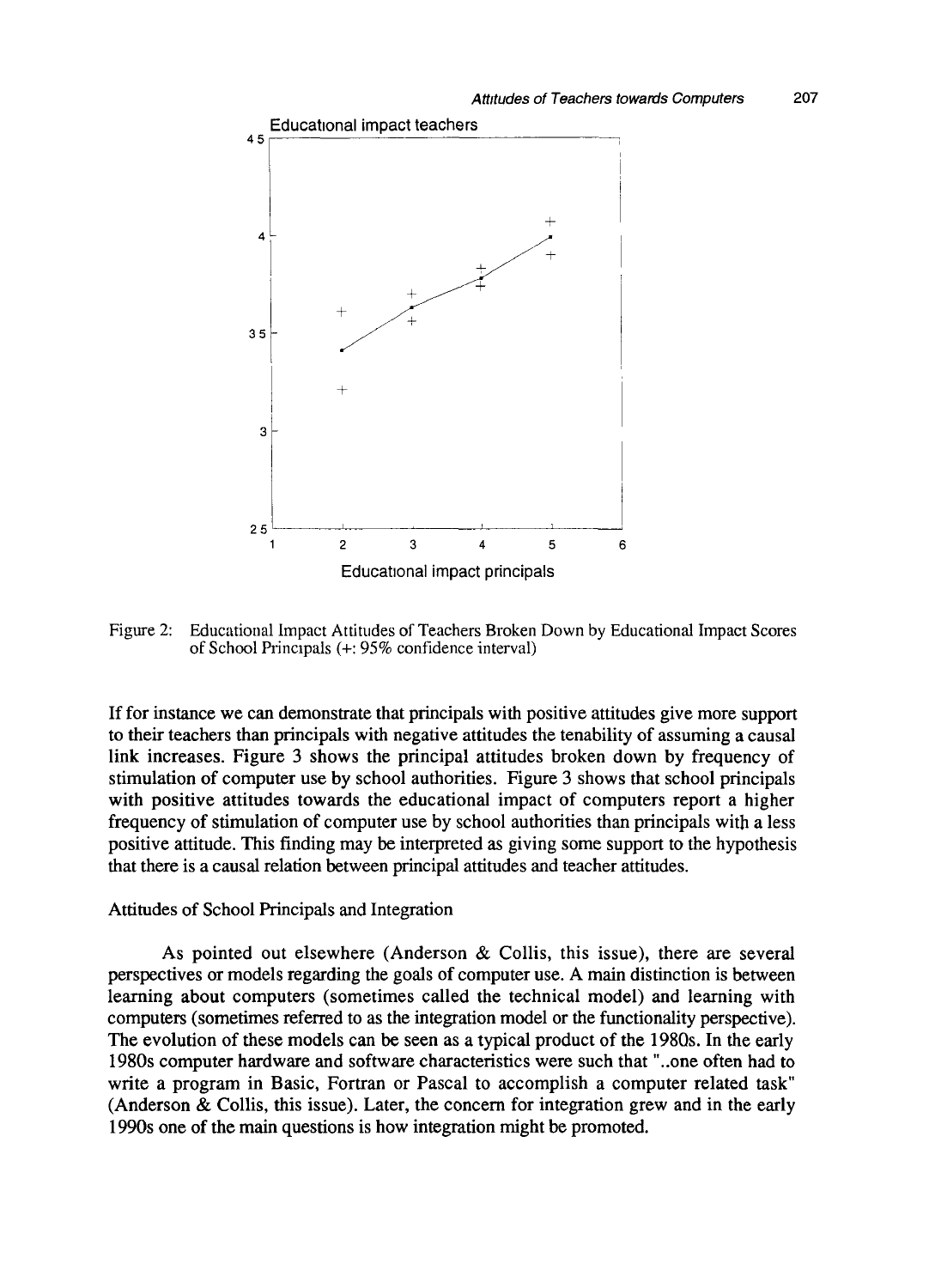





Figure 4: Educational Impact Attitudes of School Pnncipals and Emphasis on Computer Integrated Learning (+: 95% confidence interval)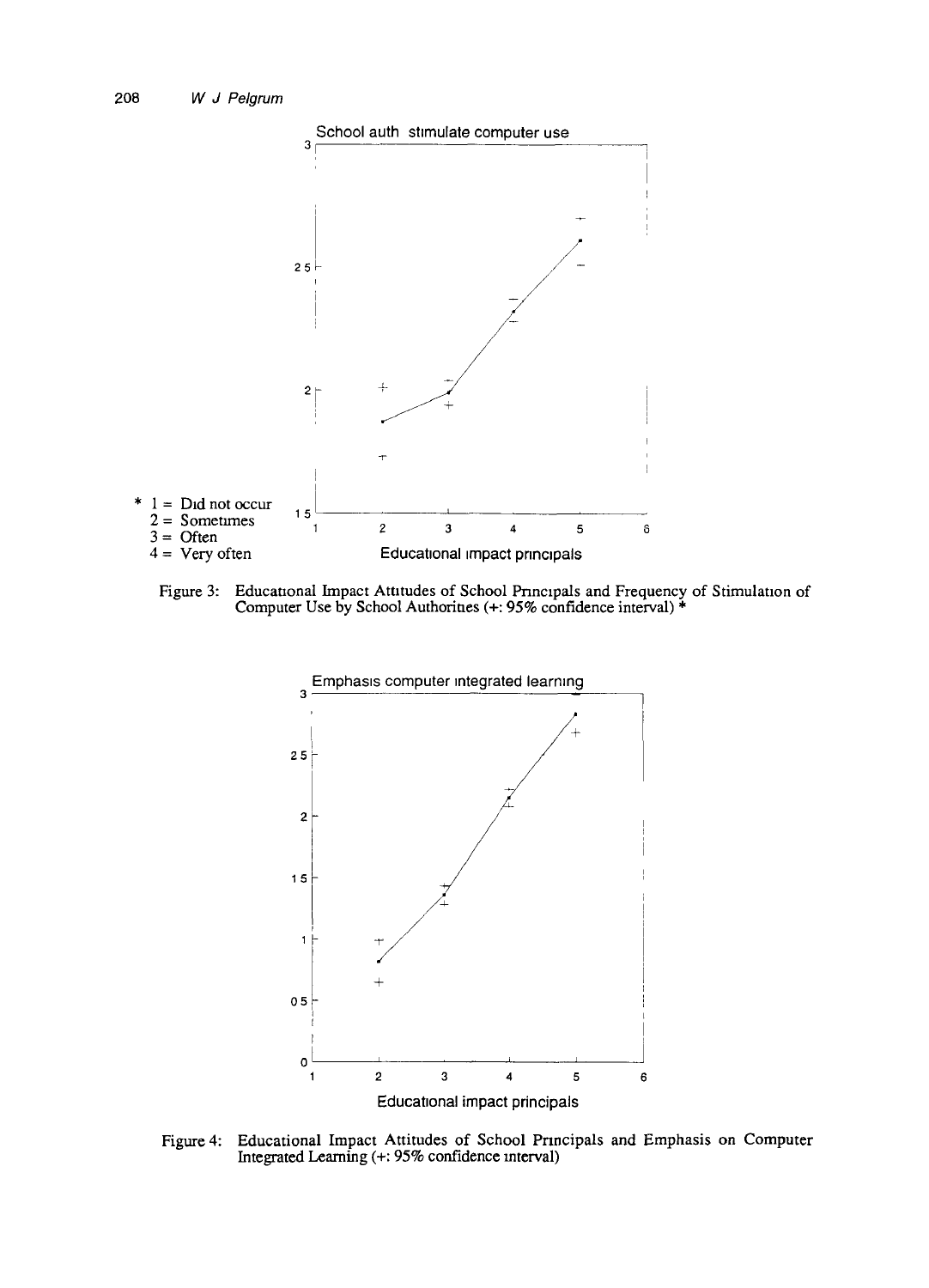Therefore, in the context of this article, the question is relevant as to what extent attitudes of school principals affect the amount of emphasis on computer integrated teaching and learning in the school. In order to answer this question we will use an indicator for computer integration at school level as discussed by Pelgrum & Schipper (1992).

Figure 4 shows that there is a clear association between the attitudes of school principals and the emphasis on computer integrated learning within the school. This finding lends some support to the hypothesis that schools whose principals have positive expectations regarding the educational impact of computers tend to emphasize computer integrated learning more than schools with principals who are less positive.



Figure 5: Educational Impact Attitudes of Teachers and Number of Subject Matter Topics for Which Computers are Used (+: 95% confidence interval)

# Teacher Attitudes and Integration

Do teachers with positive attitudes behave differently in terms of how they use computers than colleagues who are less positive? This question can clearly be answered affirmatively by pointing to Figure 5 and 6 which show that teachers with positive attitudes on educational impact of computers tend to use computers more intensively for teaching subject matter topics, and those teachers especially tend to be inclined to use computers more frequently for enrichment and remediation. Maybe, as a result of this focuss on using computers as productivity tools, teachers with positive attitudes also indicate more frequently that they observed improvements in student achievement.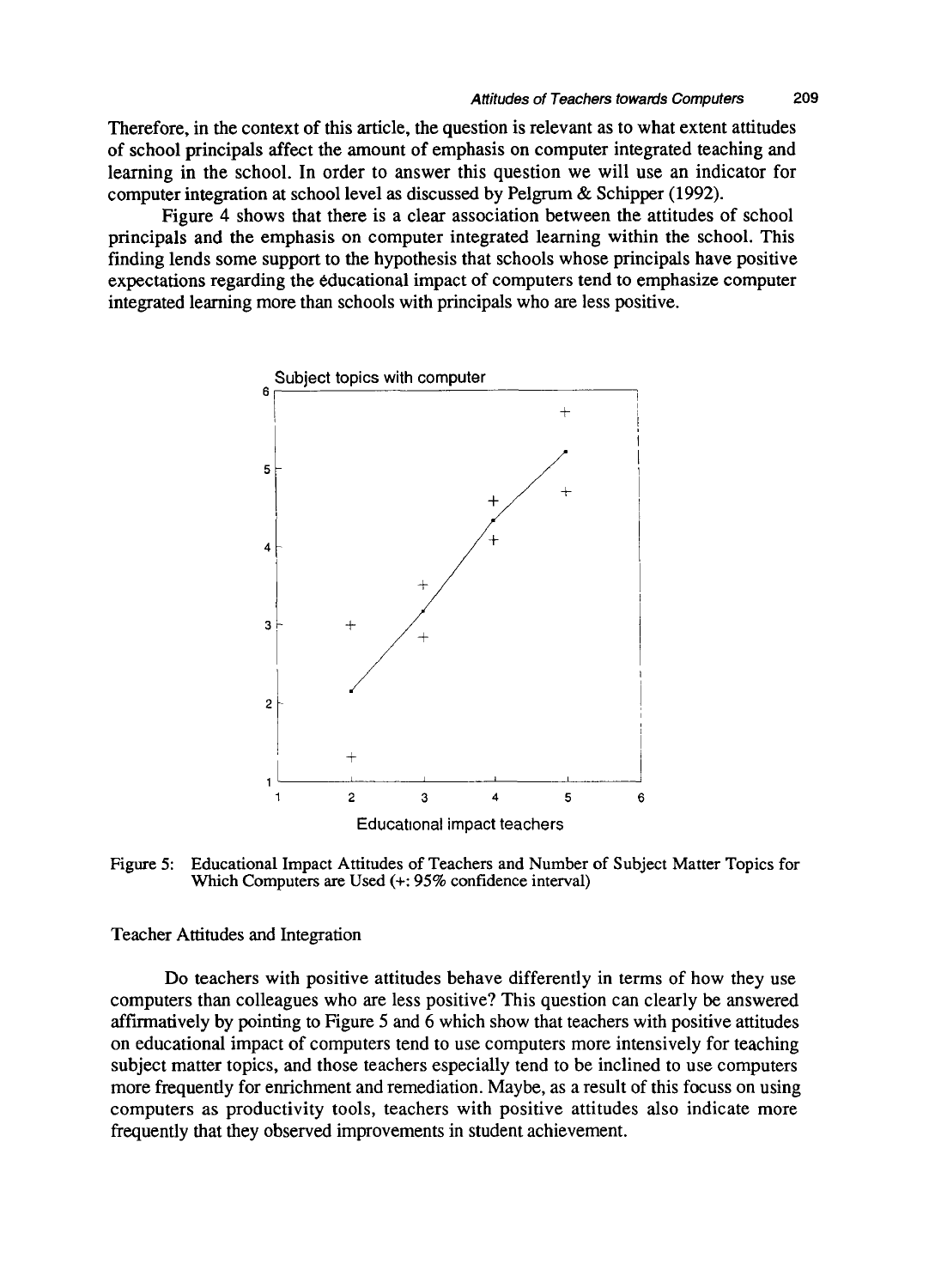

Figure 6: Educational Impact Attitudes of Teachers and Average Frequency of Using Computers for Certain Instructional Approaches ( $0 = not used$ :  $\tilde{1} = some weeks$ :  $2 = most weeks$ :  $3 =$  every week)



Figure 7: Educatronal Impact Attitudes of Teachers and Amount of Training on Pedagogical/Didactical Aspects of Using Computers (+: 95% confidence interval)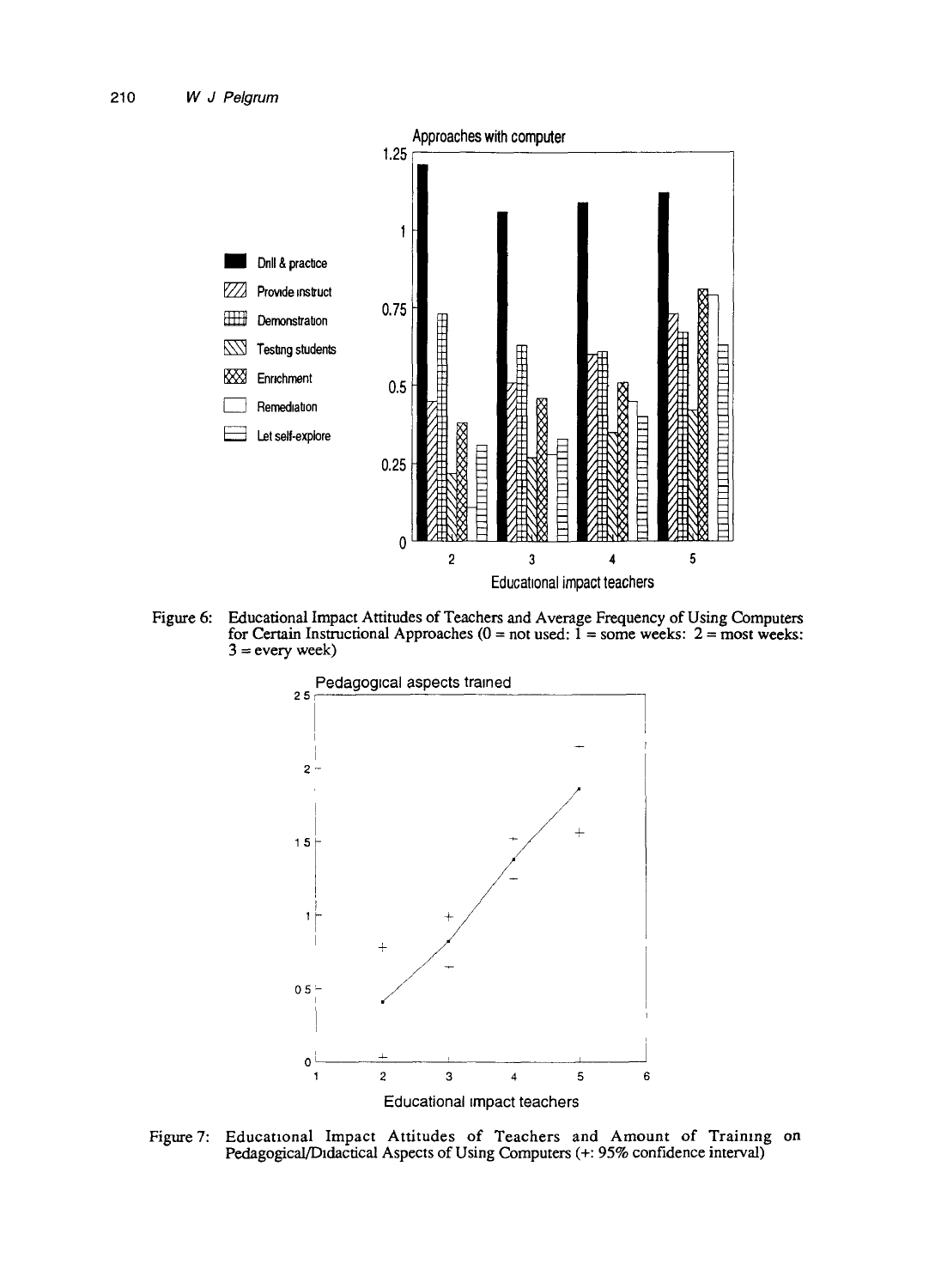A further analysis of the data showed that the likelihood of a teacher with a score at the low end of the attitude-scale to agree with the statement "I have perceived increases in student achievement as a result of using computers" is about .20, while this is .70 for teachers at the high end of the scale.

# Attitudes of Teachers and Principals: Can They be Changed?

The above sections suggest that evidence can be found in the data from the IEA Comped project that attitudes of school principals and teachers about the effectiveness of using computers for promoting student achievement is a potentially important factor in the way computers are used in a school. Such an inference immediately generates the question of what can be done to promote positive attitudes. Common sense suggests that provision of information could be an adequate strategy. Such information could, for instance, consist of 'journalistic' summaries of main findings regarding the effectiveness of computer integrated teaching and learning, containing 'convincing' examples of good educational computer use. There are some indications in the data which might support such a suggestion. We found, for instance, that the amount of information teachers received in training courses about pedagogical/instructional aspects of using computers is quite strongly associated with their attitudes about the educational impact of computers (see Figure 7).

If one poses the question whether measures aimed at changing attitudes should favor certain groups of respondents more than others, the data from our study only suggest that somewhat more attention might be given to females who seem, on the whole, to be somewhat less positive about the educational impact of using computers than their male colleagues. Characteristics like age and number of years of experience in using computers do not seem to play an important role.

# Summary

In 1989, the IEA Computers in Education study collected data on computer use in elementary, lower- and upper secondary schools in 22 educational systems. The data collection included attitude measures for principals of computer-using as well as non-using schools and for teachers of computer education courses and teachers of existing subjects. The latter group consisted of computer-using as well as non-computer using teachers from mathematics, science and mother tongue. This article raises the question to what extent attitudes play a role in the process of integrating computers in the existing curriculum. The article mainly focuses on lower secondary schools from 14 countries and shows that attitudes of prinicpals and teachers of existing subjects vary greatly, between as well as within countries. Moreover, it can be shown that attitudes covary in a meaningful way with the extent to which computers are used by computer-using teachers.

# References

Becker, H.J. (1992). *How our best computer using teachers differ from other teachers* Paper presented at the AERA conference, San Francisco, April 1992